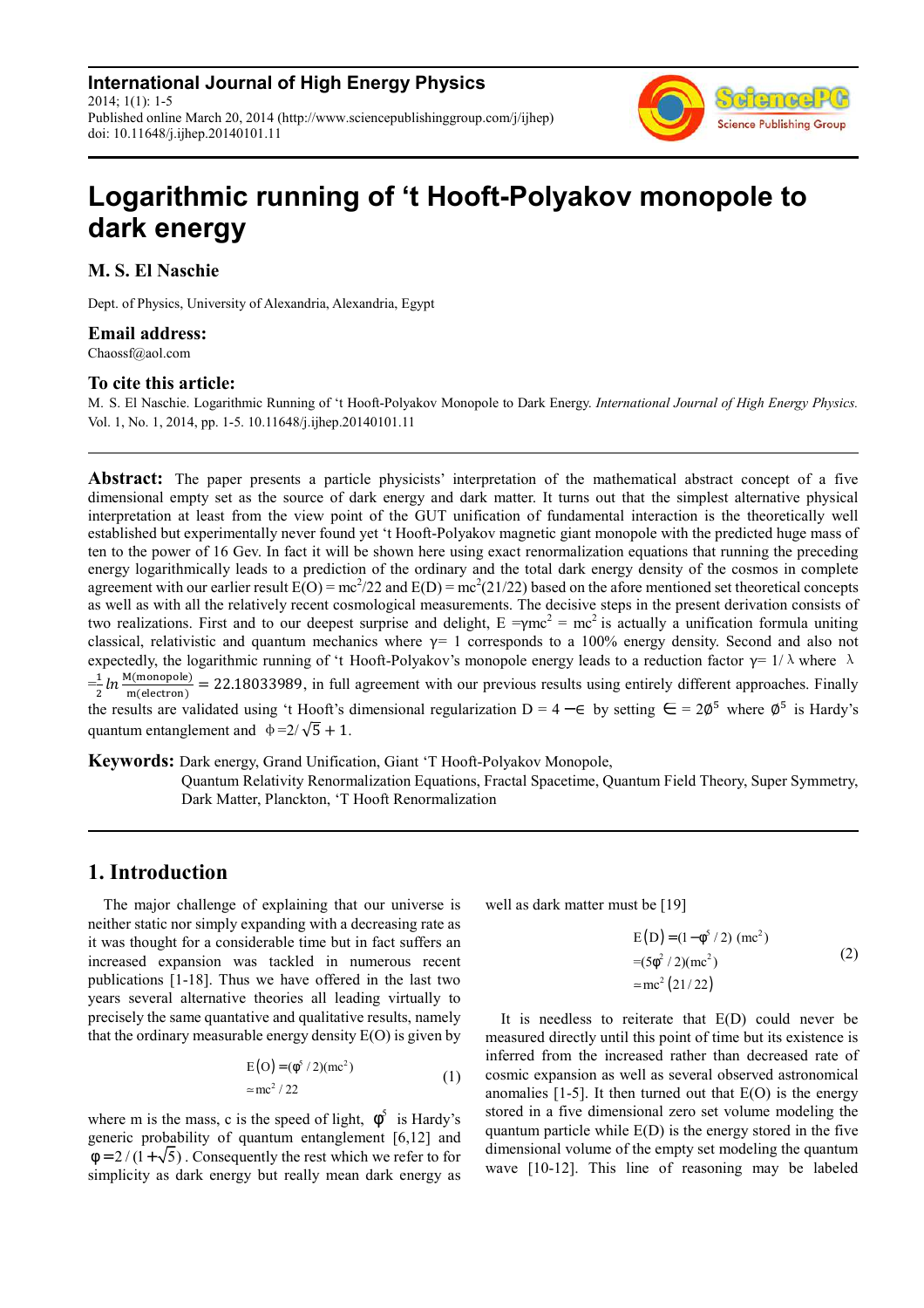transfinite set theoretical-topological resolution of dark energy [9-13]. Another line of attack on this problem was undertaken using geometrical reasoning based upon the properties of real physical spacetime akin to that proposed by Cartan and Einstein as influenced by the pioneering work of the brothers Cosserat [9,20].

In the present work we want to utilize more traditional particle physicists' conceptions in solving this problem and bring it nearer to the understanding of conventional high energy physics and quantum field theory [20-30]. This possibility was indeed realized via a GUT scenario based upon 't Hooft-Polyakov giant monopole [31] as will be explained in the next section.

# **2. Assembling the Fundamental Equations Needed for the Analysis**

Central to our present analysis are a few fundamental equations revolving around a transfinitely exact version of the logarithmic renormalization equations of the strong interaction and grand unification [21]. In the transfinite form these otherwise quite complex equations take an unheard of simplicity [22]. For GUT unification for instance the fundamental equation [21-25, 32]

$$
\overline{\alpha}_{u} = \overline{\alpha}_{3} + \overline{\alpha}_{4} + \frac{1}{N} \ln \frac{M_{u}}{M_{o}}
$$
 (3)

becomes

$$
\overline{\alpha}_{u} (GUT) = \overline{\alpha}_{3} + \overline{\alpha}_{4} + \frac{1}{N} \ln \frac{10^{16} \text{ GeV}}{M_{Z}}
$$
  
= (9+1)+(1)  $\left[ \ln \left( \frac{10^{16} \text{ GeV}}{91 \text{ GeV}} \right) \right]$   
= 10 + 32.330501 N  
= 42.33  
~42

where  $10^{16}$  Gev is the grand unification energy scale,  $M_z = 91$ Gev is the mass of the  $\mathbb{Z}^{\circ}$  particle and  $\overline{\alpha}_3 = 9$ and  $\bar{\alpha}_4 = \bar{\alpha}_{OG} = 1$  are the inverse coupling of the strange interaction and the coupling of quantum gravity respectively [11,12,18]. We note the proximity of  $\bar{\alpha}_u$  = 42.33 to the exact value found using various methods  $\overline{\alpha}_n = 42.36067977$  [26,27]. It is instructive before going any further to consider the case of super symmetric GUT [29-32]. In this case all that changes is that  $N = 2$  instead of 1 which is the minimal case of a single super symmetric partner to each fermion or Boson. Inserting one finds

$$
\overline{\alpha}_{u} \text{ (super symmetric GUT)} = 10 + \left(\frac{1}{2}\right) (32.33)
$$
  
\n
$$
\approx 10 + 16.18
$$
  
\n
$$
\approx 26
$$
\n(5)

in full agreement with all results reported in the literature [24-27]. More over we note that  $\bar{\alpha}_u \approx 26$  is the same value found when gravity is involved which proves the point observed some time ago, namely that super symmetry already implies quantum gravity whether gravity is involved explicitly or not [21-27]. What may be less well known in the field is the fact that probing the Planck scale leads also automatically to the quantum gravity result as may be demonstrated in the following analysis in which we take  $M_{\text{u}}$ to be the Planck mass, i.e. Planckton with a mini black hole mass 10<sup>19</sup> Gev and replace  $M_z$  by the electron scale m<sub>c</sub> = 0.511 mev [21-25, 33]. Inserting one finds

$$
\overline{\alpha}_{u} \left( \text{Planck} \right) = (\overline{\alpha}_{3} \approx 0) + (\overline{\alpha}_{4} = 1) + \left( \frac{1}{2} \right) \ln \frac{10^{19} \text{Gev}}{(0.511)(10)^{-3} \text{Gev}} \n= 1 + \frac{1}{2} \ln \left( 10^{22} / 0.511 \right) \n= 1 + \frac{1}{2} \left( 51.32825773 \right) \n= 1 + 25.664 \n\approx 26.664
$$
\n(6)

Note that the correct result was found but only after setting N = 2 as well as the obvious values  $\bar{\alpha}_4 = \bar{\alpha}_{OG} = 1$ and  $\bar{\alpha}_3 = \infty$  which means  $\bar{\alpha}_3 = 0$  [24-27]. Encouraged by these results we could apply the entire previous mathematical machinery developed initially by the pioneering efforts of 't Hooft, Kadanof, Wilson, Fisher and Gross to find the exact value of the most basic and fundamental constants of nature, namely  $\bar{\alpha}_{0} \approx 137$ . Without going into detail this is found to be [24-27]

$$
\overline{\alpha}_{0} = (\overline{\alpha}_{2} + \overline{\alpha}_{3} + \overline{\alpha}_{4}) + (\overline{\alpha}_{1})(1/\phi)
$$
\n(7)

where  $\overline{\alpha}_1 = 60$ ,  $\overline{\alpha}_2 = 30$ ,  $\overline{\alpha}_3 = 9$ ,  $\overline{\alpha}_4 = 1$ ,  $1/\phi = 1 + \phi = 1.618033989$  and  $\phi = (\sqrt{5} - 1)/2$ . Inserting we find

$$
\overline{\alpha}_{0} = R^{(4)} (1/\phi)^{5-1}
$$
  
= (20)(1/\phi)^{4}  
= 137 + k<sub>0</sub>  
= 137 + \phi^{5} (1 - \phi^{5})  
= 137.082039325

exactly as should be [26,27] where  $k = \phi^3 (1 - \phi^3)$ ,  $k_0 =$  $k_0 = \phi^5(1-\phi^5)$ ,  $\phi = 1/(1+\sqrt{5})$  and  $\phi^5$  is Hardy's quantum entanglement probability. Now we are in a position to tackle the problem at hand regarding dark energy [5-36].

# **3. Coupling at the Threshold of GUT and Dark Energy Density**

Let us apply our renormalization equation to the situation when the unification scale is that of the 't Hooft-Polyakov GUT monopole and the reference scale is that of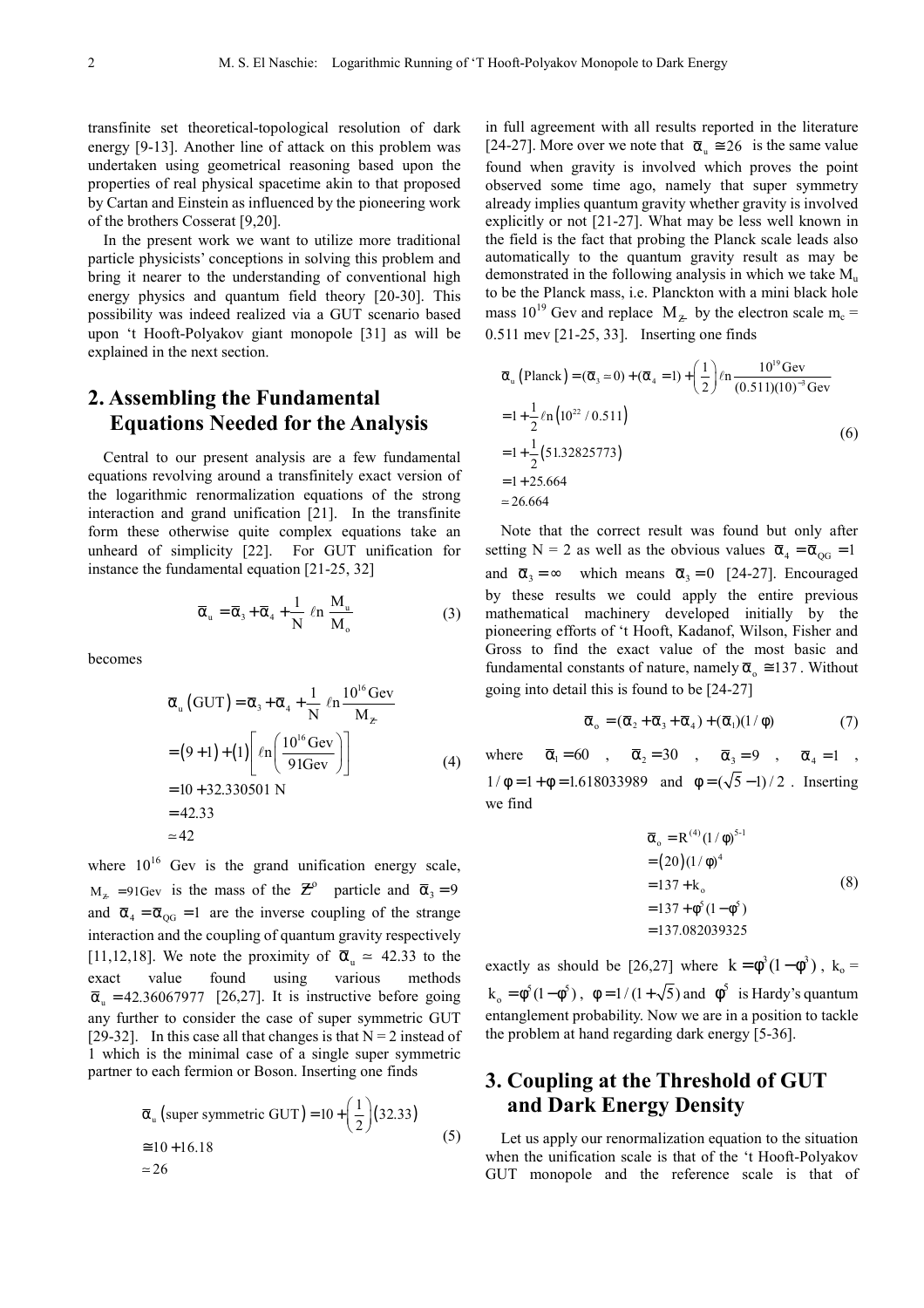electromagnetism. Thus we are involving a giant monopole with M  $\approx 10^{16}$  Gev indirectly with the smallest magnetic charge possible associated with normal electric current, i.e. the electron. Setting N = 2 and observing that  $\bar{\alpha}_3$  and  $\bar{\alpha}_4$ must be zero, one finds

$$
\overline{\alpha}_{u} = 0 + \frac{1}{2} \ln \left[ \frac{10^{16} \text{ GeV}}{(0.511)(10)^{-3} \text{ GeV}} \right]
$$
  
=  $\frac{1}{2} \left( \ln \frac{10^{19}}{0.511} \right)$  (9)  
=  $\frac{1}{2} (44.42050246)$   
 $\approx 22.2$   
 $\approx 22 + k$ 

In other words  $\overline{\alpha}_n = (26 + k) - 4 = 22 + k$  could naturally be interpreted as the compactified dimensions of the bosonic string space of the Nambu-Veneziano strong interaction model [15] bringing two instructive tautological equations [9,19]

$$
\sum_{1}^{4} \overline{\alpha}_{u} = 60 + 30 + 9 + 1
$$
  
=  $(D^{(10)})^{2}$  (10)  
= 100

and

$$
D(26) + \overline{\alpha}_2 + 44
$$
  
=100 (11)

to interact with the basically cosmic measurement of energy expressed in a percentage [19]

$$
E_{\text{total\%}} = (\frac{1}{2}2 + k)\% + (22 + k)\% + 73.3116292\%
$$
  
= (4.568497187) + (22 + k) + (73.31116292) (12)  
= 100\%

Thus the following two energy densities sum up the most important conclusions which we can draw from the preceding analogy:

(a) 
$$
E(O) = mc^2 / (\overline{\alpha}_u) = mc^2 / (22 + k)
$$
 (13)

(b) 
$$
E(D) = 1 - E(O)
$$

$$
= \left(\frac{1}{1 + \frac{1}{21 + k}}\right) mc^2
$$
\n
$$
= mc^2 \left[\frac{21 + k}{22 + k}\right] \tag{14}
$$

We note that  $E(D)$  clearly marks the state when our essentially fractal universe [34,35] shrinks to almost one dimension. The exact value is actually one plus the ratio one

to what is left from the  $26 + k$  when we allow for the 5 dimensions of de Sitter which is the precursor for the ten dimensionality of superstrings and the eleven dimensions of super gravity and Witten's M-theory. Of course it all started with Kaluza-Klein's 5D space and it may be at least a source of bemusement to ponder if there are truly non-trivial deep connections between the sum of all internal and space dimensions involving E8E8 and Einstein's  $D^{(4)}$  on the one side and the sum of all inverse fundamental constants on the other side, which leads to  $D^{(5)}$ 

(4)

$$
\frac{\left| \text{E8E8} \right| + \text{D}^{(4)}}{\sum_{i}^{4} \overline{\alpha}_{i}} = \frac{496 + 4}{100}
$$
\n
$$
= \text{D}^{(5)} = 5
$$
\n(15)

These and other relations will be dealt with may be in future publications. However the author could not resist communicating yet another derivation of E(O) based on Newton's kinetic energy with a Weyl scaling made of the ratio of D(4) to the difference between the exceptional manifold with D = (5) ( $\bar{\alpha}_o$ ) = 548 dimensions and the Heterotic manifold with 504 dimensions which leads to 4 excess dimensions leading to

$$
E_N = \frac{m}{2} \left( \frac{4}{548 - 540} \right) (v \rightarrow c)^2 = \frac{1}{2} mc^2 \left( \frac{4}{44} \right) = mc^2 / 22
$$
 (16)

In fact 548  $-540 = 44$  could be interpreted as  $|SO(10)| =$ 45 of GUT minus the single photon of Einstein, i.e.  $45 - 1$  $= 44$  [28,29] apart of being the 44 components of a Vierbein [36]. Note also that 44 are the degrees of freedom of a massless graviton or pure gravity in  $d = 11$  Witten M-theory [36].

# **4. Could**  $E = mc^2$  **be a Quantum Gravity Formula – A Discussion beyond Convention**

Both the P-Adic representation of  $\bar{\alpha}_0 = 137$  and more general Witten's T-duality [9, 36] lead us to consider the reality of the unit interval physics and that  $E = \gamma mc^2 = mc^2$ states clearly that  $\gamma = 1$  means  $\overline{\alpha}_{OG} = 1$ . Conversely  $\overline{\alpha}_u = 22 + k$  means that  $\gamma = 1/\overline{\alpha}_u = 1/(22 + k)$  and therefore the energy density is

$$
E = m2/(22 + k) = E(ordinary)
$$
 (17)

In other words Witten's T-duality applies to the entire cosmos and could be interpreted as saying that Einstein discovered quantum gravity long before quantum mechanics was discovered. Was it genius, good luck or simply a case of Kostler sleep walking! That we will probably never know for sure but the fact that

$$
E(O) + E(D) = mc2
$$
 (18)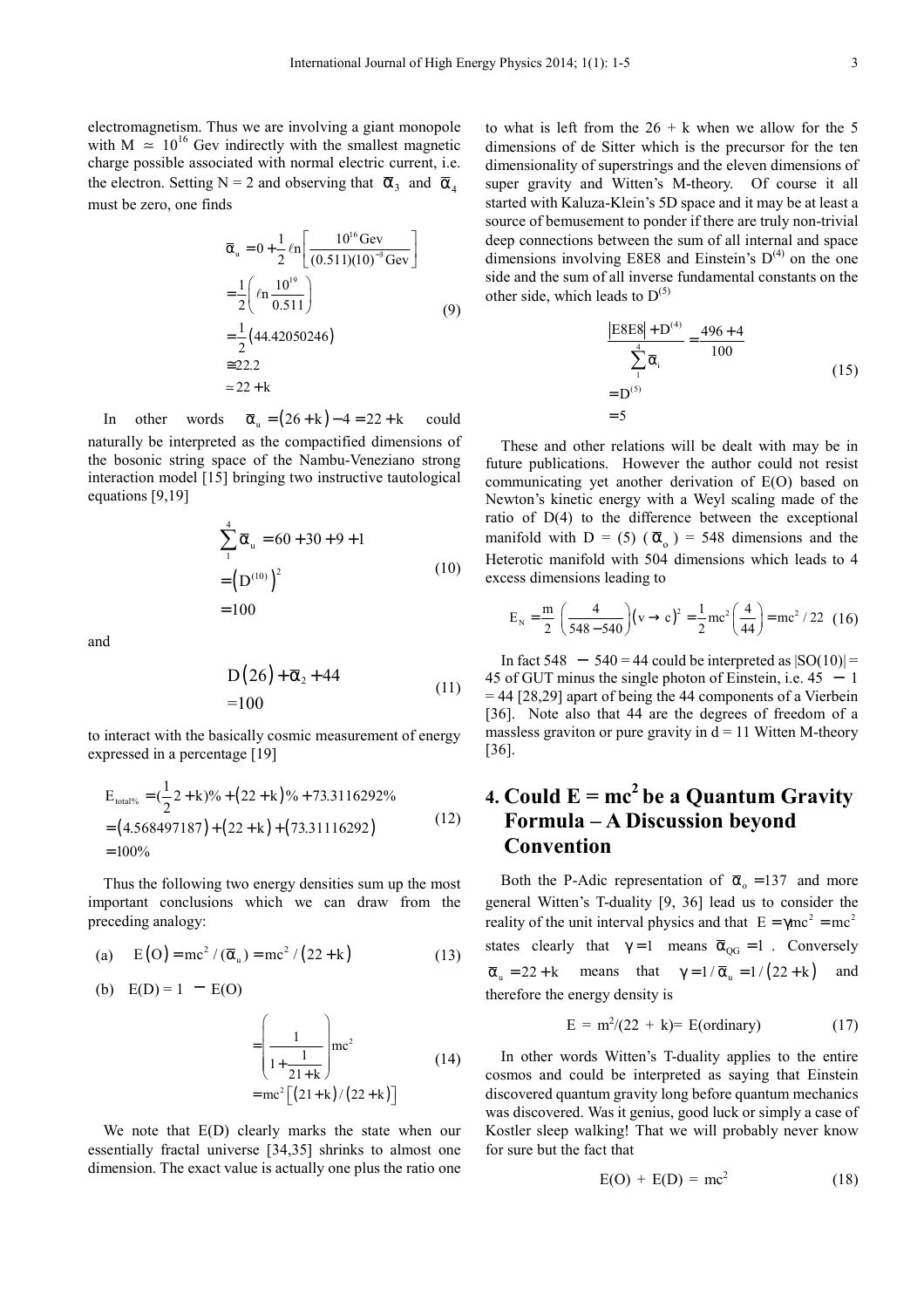where  $E(O) = (\phi^5 / 2) mc^2$  and  $E(D) = (5\phi^2 / 2) mc^2$  is indeed

startling particularly when we realize that  $\phi^5$  is Hardy's experimentally verified probability of quantum entanglement [6] corresponding to the volume of the five dimensional zero set which models the quantum particle and  $5\phi^2$  corresponds to the five dimensional volume of the empty set which models the quantum wave [10].

## **5. Conclusion**

We showed in previous publications that dark energy could be determined from Rindler's spacetime [7,13]. On the other hand the Rindler wedge is usually considered a toy model for a black hole. Consequently this is by no means a toy model as is usually supposed, but a real model for the cosmos [7,13]. In a sense when Perlmutter, Schmidt and Rees measured the accelerated cosmic expansion [1-6] they were quasi-Rindler observers [7,13]. In the present work we demonstrated that it is sufficient to look at GUT unification, i.e.  $10^{16}$  Gev using the giant form of 't Hooft-Polyakov monopole [30] to reach the same not only qualitative but also quantative conclusions which we draw regarding dark energy from a fully Planck scale black hole unification, i.e.  $10^{19}$  Gev [28]. The simplest ultimate validation of the present work comes however from noticing that gravity must have a profound effect on gauge forces coupling and that could be accounted for exactly via 't Hooft's dimensional regularization [37,38]. This is simply achieved by setting  $\epsilon = 4 - D$  equal to  $2\phi^5 = k$  and not letting  $\epsilon \rightarrow 0$ . That way one finds E(dark) = [(4 − k)/4]mc<sup>2</sup>  $\approx$  mc<sup>2</sup> (21/22) exactly as expected. The details of this analysis will be given in a forthcoming work.

### **Acknowledgement**

The Author thanks an anonymous referee for the constructive suggestions which helped to improve the present paper.

#### **References**

- [1] A.G. Riess et al, Observation evidence from supernova for an accelerating universe and a cosmological constant. The Astronomical Journal. Vol. 116, pp. 1009, 1998. Doi: 10.1086/300499.
- [2] S. Perlmutter et al, Supernova cosmology project collaboration. "Measurement of omega and lambda from 42 high-redshift supernova. The Astrophysical Journal, Vol. 517, No. 2, 1999, pp. 565-585.
- [3] C.L. Bennett, WMAP Collaboration. Astrophys. J. Suppl,Vol. 148, No. 1, 2003, [astro-ph/0302207].
- [4] B.P. Schmidt et al, The distance to five type II supernova using the expanding photosphere method and the value of Ho. The Astrophys. J., Vol. 432, 1994, pp. 42-48.
- [5] T. Padmanabhan, Dark Energy: The cosmological challenge of the millennium. arXiv: astro-ph/0411044V1, 2 Nov 2004.
- [6] M.S. El Naschie, A resolution of cosmic dark energy via a quantum entanglement relativity theory. J. Quantum Info. Sci., Vol. 3, No. 1, 2013, pp. 23-26.
- [7] M.S. El Naschie, A Rindler-KAM spacetime geometry and scaling the Planck scale solves quantum relativity and explains dark energy. Int. J. of Astron. and Astrophys.Vol. 3, No. 4, 2013, pp. 483-493.
- [8] M.S. El Naschie, From Yang-Mills photon in curved spacetime to dark energy density. J. Quantum Info. Sci., Vol. 3, No. 4, 2013, pp. 121-126.
- [9] M.S. El Naschie and M.A. Helal, Dark energy explained via the Hawking-Hartle quantum wave and the topology of cosmic crystallography. Int. J. Astron. & Astrophys, Vol. 3, 3, 2013, pp. 318-343.
- [10] M.S. El Naschie, "Topological-geometrical and physical interpretation of the dark energy of the cosmos as a 'halo' energy of the Schrödinger quantum wave." J. Mod. Phys., Vol. 4 , No. 5, 2013, pp. 591-596.
- [11] L. Marek-Crnjac and Ji-Huan He, An invitation to El Naschie's theory of Cantorian spacetime and dark energy. Int. J. of Astron. & Astrophys., Vol. 3, 2013, pp. 464-471.
- [12] M.A. Helal, L. Marek-Crnjac and Ji-Huan He, The three page guide to the most important results of M.S. El Naschie's research in E-infinity and quantum physics and cosmology. Open J. Microphys., Vol. 3, No. 4, 2013, pp. 141-145.
- [13] M.S. El Naschie, Experimentally based theoretical arguments that Unruh's temperature, Hawkings's vacuum fluctuation and Rindler's wedge are physically real. American J. of Modern Phys., Vol. 2, No. 6, 2013, pp. 57-361.
- [14] L. Marek-Crnjac, Modification of Einstein's  $E = mc^2$  to  $E =$ 1/22 mc2. American J. Modern Phys., Vol. 2, No. 5, 2013, pp. 255-263.
- [15] L. Marek-Crnjac and M.S. El Naschie, Chaotic fractal tiling for the missing dark energy and Veneziano model. Appl. Math., Vol. 4, No. 11B, 2013, pp. 22-29.
- [16] Ji-Huan He and L. Marek-Crnjac, Mohamed El Naschie's revision of Albert Einstein's  $E = mc^2$ : A definite resolution of the mystery of the missing dark energy of the cosmos. Int. J. Modern Nonlinear Sci. & Application., Vol. 2, No. 1, 2013, pp. 55-59.
- [17] M.S. El Naschie, Dark energy via quantum field theory in curved spacetime. J. Mod. Phys. & Appli. Vol. 2, 2014, pp.
- [18] Ji-Huan He and L. Marek-Crnjac, The quintessence of El Naschie's theory of fractal relativity and dark energy. Fractal Spacetime & Noncommutative Geometry in Quantum & High Energy Phys., Vol. 3, No. 2, 2013, pp. 130-137.
- [19] M.S. El Naschie, A unified Newtonian-relativistic quantum resolution of the supposedly missing dark energy of the cosmos and the constancy of the speed of light. Int. J. Modern Nonlinear Sci. & Application., Vol. 2, No. 1, 2013, pp. 43-54.
- [20] F. Hehl, Space-Time as Generalized Cosserat Coninuum. In "Mechanics of Generalized Continua". Editor E. Kronev., Springer Verlag, Berlin, 1968. pp. 347-349.